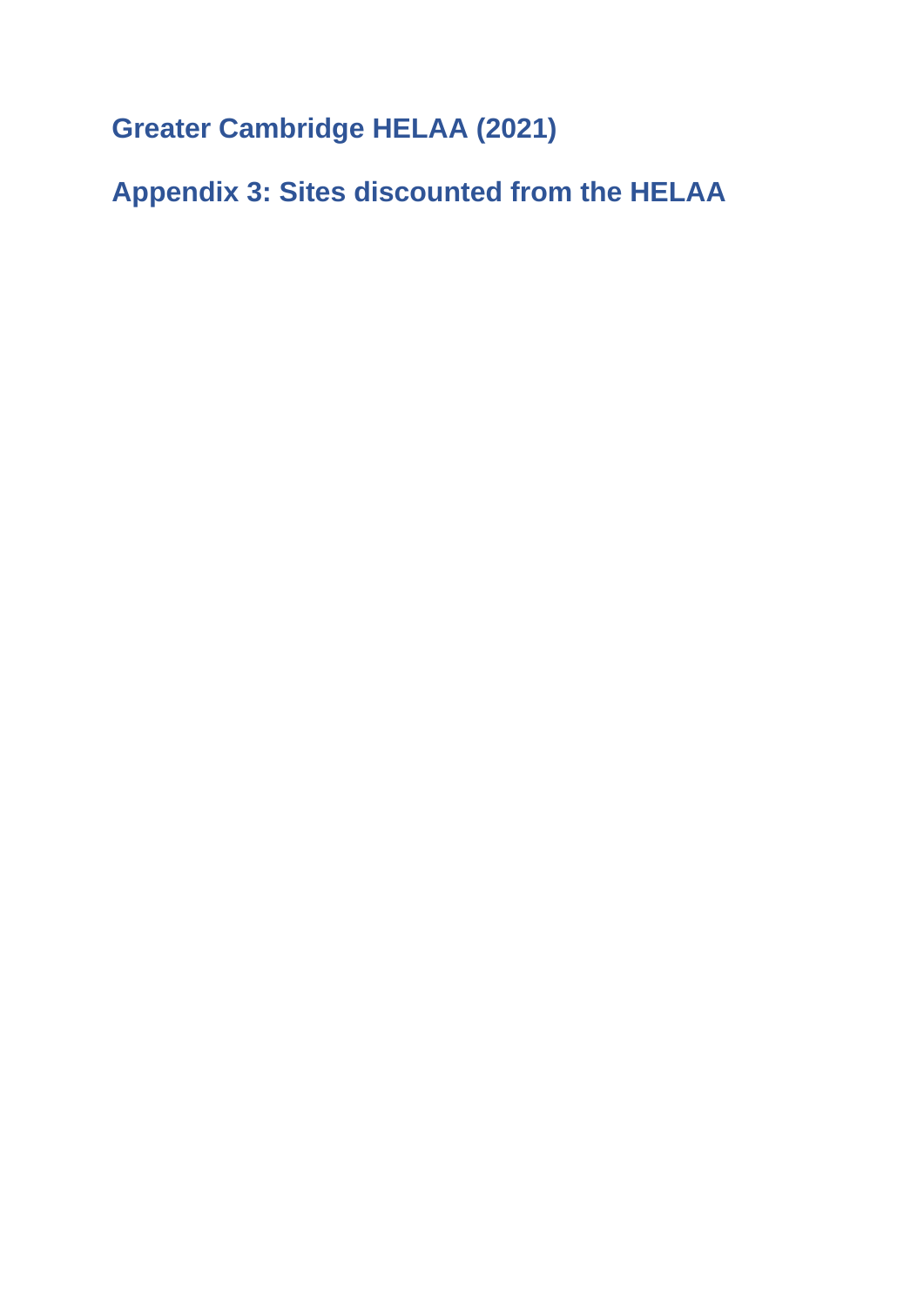| <b>JDI No</b> | <b>Site name/description</b>         | <b>Reason</b>                 |
|---------------|--------------------------------------|-------------------------------|
| <b>OS002</b>  | 8, 10 And 10A Cheddars Lane And      | No evidence of suitability or |
|               | 351-355 Newmarket Road,              | deliverability                |
|               | Cambridge                            |                               |
| <b>OS138</b>  | Catholic Church of St Vincent de     | No evidence of suitability or |
|               | Paul, 30 Ditton Lane, Cambridge      | deliverability                |
| <b>OS149</b>  | Warehouse north of 133 Ditton        | No evidence of suitability or |
|               | Walk                                 | deliverability                |
| <b>OS168</b>  | <b>Bespak Innovation centre</b>      | No evidence of suitability or |
|               |                                      | deliverability                |
| <b>OS173</b>  | Land north of Garlic Row             | No evidence of suitability or |
|               |                                      | deliverability                |
| <b>OS179</b>  | Beehive Centre, North of the         | No evidence of suitability or |
|               | railway                              | deliverability                |
| <b>OS180</b>  | Land north of Newmarket Road         | No evidence of suitability or |
|               | (Tesco site)                         | deliverability                |
| <b>OS181</b>  | Cambridge Retail Park, North of      | No evidence of suitability or |
|               | the railway                          | deliverability                |
| <b>OS189</b>  | Site to the back of Ivett & Reed Ltd | No evidence of suitability or |
|               |                                      | deliverability                |
| <b>OS012</b>  | 322-324 Histon Road, Cambridge       | No evidence of suitability or |
|               |                                      | deliverability                |
| <b>OS126</b>  | Car park between Faringford          | No evidence of suitability or |
|               | <b>Close and Chatsworth Avenue</b>   | deliverability                |
| <b>OS193</b>  | <b>Arbury Road Local Centre</b>      | No evidence of suitability or |
|               |                                      | deliverability                |
| <b>OS001</b>  | 149B Histon Road, Cambridge,         | Scheme under construction     |
|               | CB4 3JD                              |                               |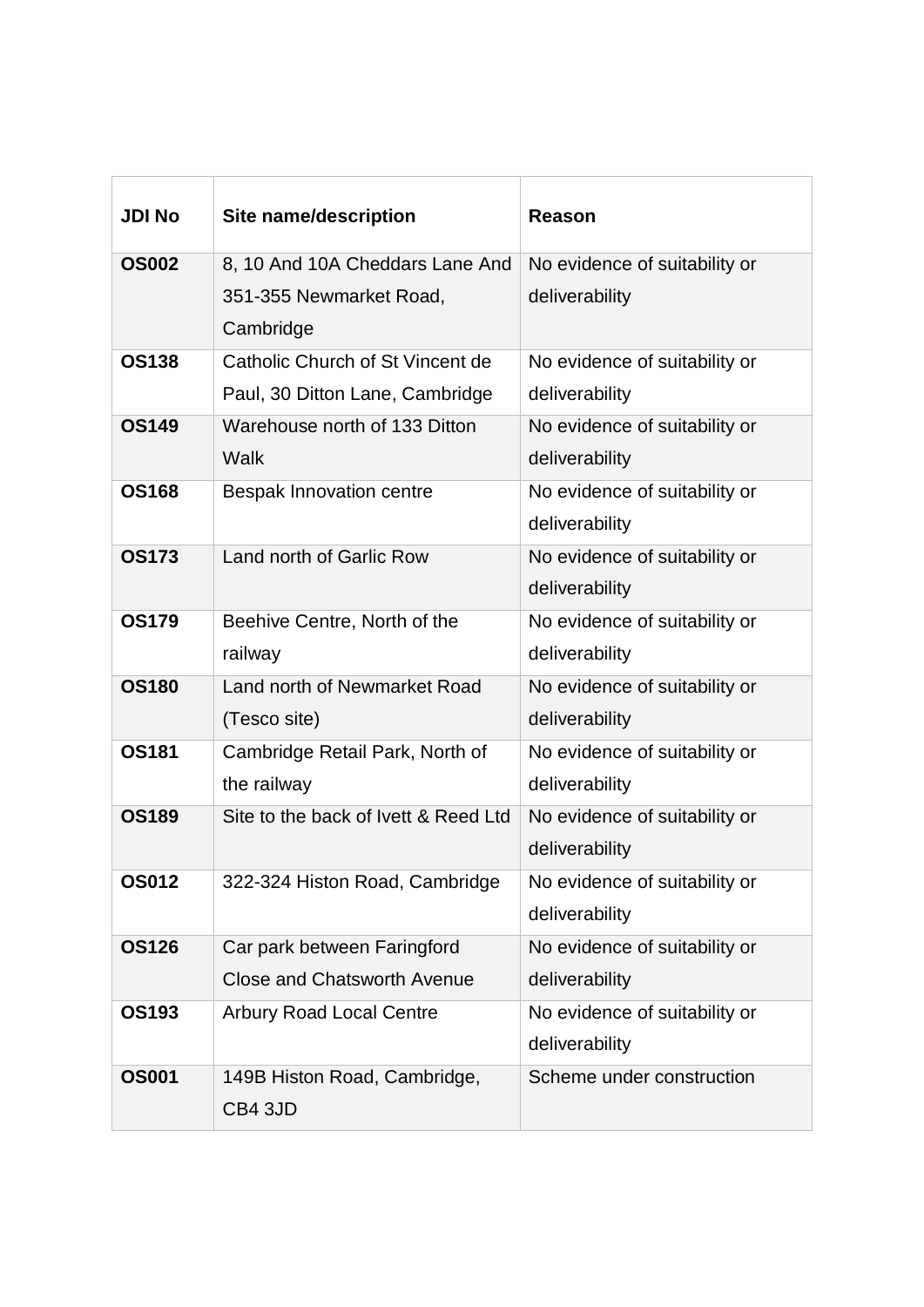| <b>JDI No</b> | <b>Site name/description</b>              | <b>Reason</b>                 |
|---------------|-------------------------------------------|-------------------------------|
| <b>OS187</b>  | <b>Histon Road District Centre retail</b> | No evidence of suitability or |
|               | parade                                    | deliverability                |
| <b>OS188</b>  | <b>Histon Road District Centre</b>        | No evidence of suitability or |
|               | supermarket and car park                  | deliverability                |
| <b>OS133</b>  | Victoria Road                             | No evidence of suitability or |
|               |                                           | deliverability                |
| <b>OS144</b>  | Garages east of 37 to 48 Sherlock         | No evidence of suitability or |
|               | Close                                     | deliverability                |
| <b>OS162</b>  | Madingley Road open plot                  | No evidence of suitability or |
|               |                                           | deliverability                |
| <b>OS163</b>  | Beefeater pub and land behind,            | No evidence of suitability or |
|               | west of Huntingdon Road                   | deliverability                |
| <b>OS186</b>  | Churchill Road back gardens               | No evidence of suitability or |
|               |                                           | deliverability                |
| <b>OS047</b>  | Land North of Coldhams Lane               | Planning permission granted / |
|               | (Policy 27 - R41)                         | resolved to grant             |
| <b>OS052</b>  | <b>Church End Industrial Estate,</b>      | Proposed to be protected      |
|               | Rosemary Lane (Policy 27 - E4)            | employment                    |
| <b>OS125</b>  | Lock-up garages adjacent to 11            | No evidence of suitability or |
|               | <b>Pamplin Court</b>                      | deliverability                |
| <b>OS128</b>  | Roundabout Greystoke Road                 | No evidence of suitability or |
|               |                                           | deliverability                |
| <b>OS139</b>  | Land adjacent to 89 Greystoke             | No evidence of suitability or |
|               | Road                                      | deliverability                |
| <b>OS165</b>  | David Lloyd and surrounding uses          | No evidence of suitability or |
|               |                                           | deliverability                |
| <b>OS169</b>  | Davy Road                                 | No evidence of suitability or |
|               |                                           | deliverability                |
| <b>OS170</b>  | Site off Fanshawe Road                    | No evidence of suitability or |
|               |                                           | deliverability                |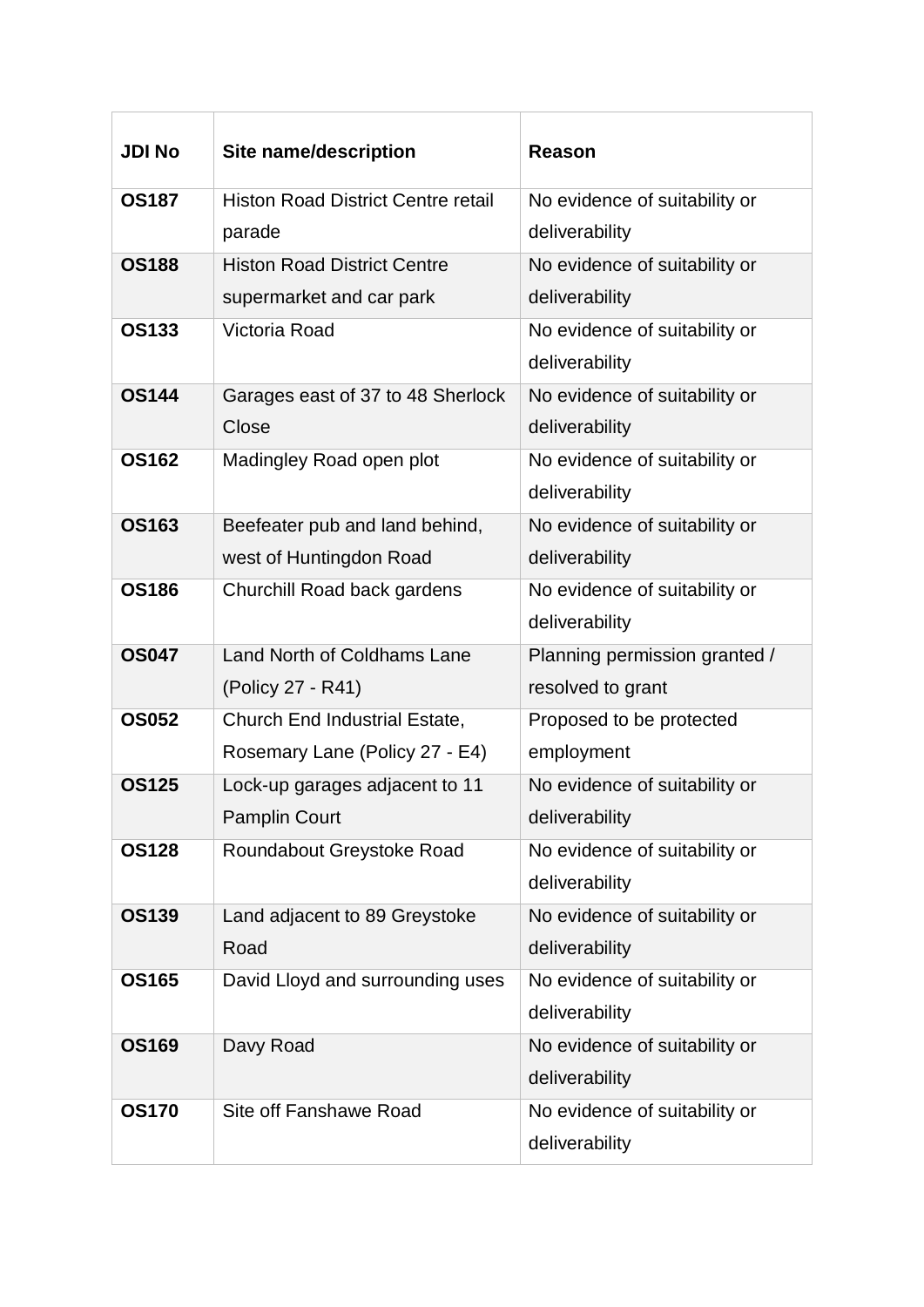| <b>JDI No</b> | <b>Site name/description</b>                                                   | Reason                                                          |
|---------------|--------------------------------------------------------------------------------|-----------------------------------------------------------------|
| <b>OS190</b>  | Site off Cherry Hinton Road                                                    | No evidence of suitability or<br>deliverability                 |
| <b>OS129</b>  | Lock-up garages opposite 37 - 51<br>Franks Lane.                               | No evidence of suitability or<br>deliverability                 |
| <b>OS137</b>  | Garages and houses at 61 and 63<br><b>Kinross Road</b>                         | No evidence of suitability or<br>deliverability                 |
| <b>OS142</b>  | Petrol station and garage,<br>Elizabeth Way                                    | No evidence of suitability or<br>deliverability                 |
| <b>OS153</b>  | 72-76 St Andrew's Road                                                         | No evidence of suitability or<br>deliverability                 |
| <b>OS195</b>  | Land between Wilding Walk and<br><b>Martin's Stile Lane</b>                    | No evidence of suitability or<br>deliverability                 |
| <b>OS132</b>  | Land to the r/o 1a Green End<br>Road                                           | No evidence of suitability or<br>deliverability                 |
| <b>OS172</b>  | Elizabeth Way Roundabout                                                       | No evidence of suitability or<br>deliverability                 |
| <b>OS051</b>  | Land Adjacent To The Green<br>House Cootes Lane Fen Drayton<br><b>CB24 4SL</b> | Desktop site where planning<br>application is awaiting decision |
| <b>OS192</b>  | Land to north of Fulbourn Road                                                 | No evidence of suitability or<br>deliverability                 |
| <b>OS164</b>  | <b>Wellbrook Court</b>                                                         | No evidence of suitability or<br>deliverability                 |
| <b>OS194</b>  | The Ship public house and car<br>park                                          | No evidence of suitability or<br>deliverability                 |
| <b>OS003</b>  | 73 Newmarket Road, Cambridge                                                   | No evidence of suitability or<br>deliverability                 |
| <b>OS014</b>  | 3-4 Market Hill, Cambridge                                                     | No evidence of suitability or<br>deliverability                 |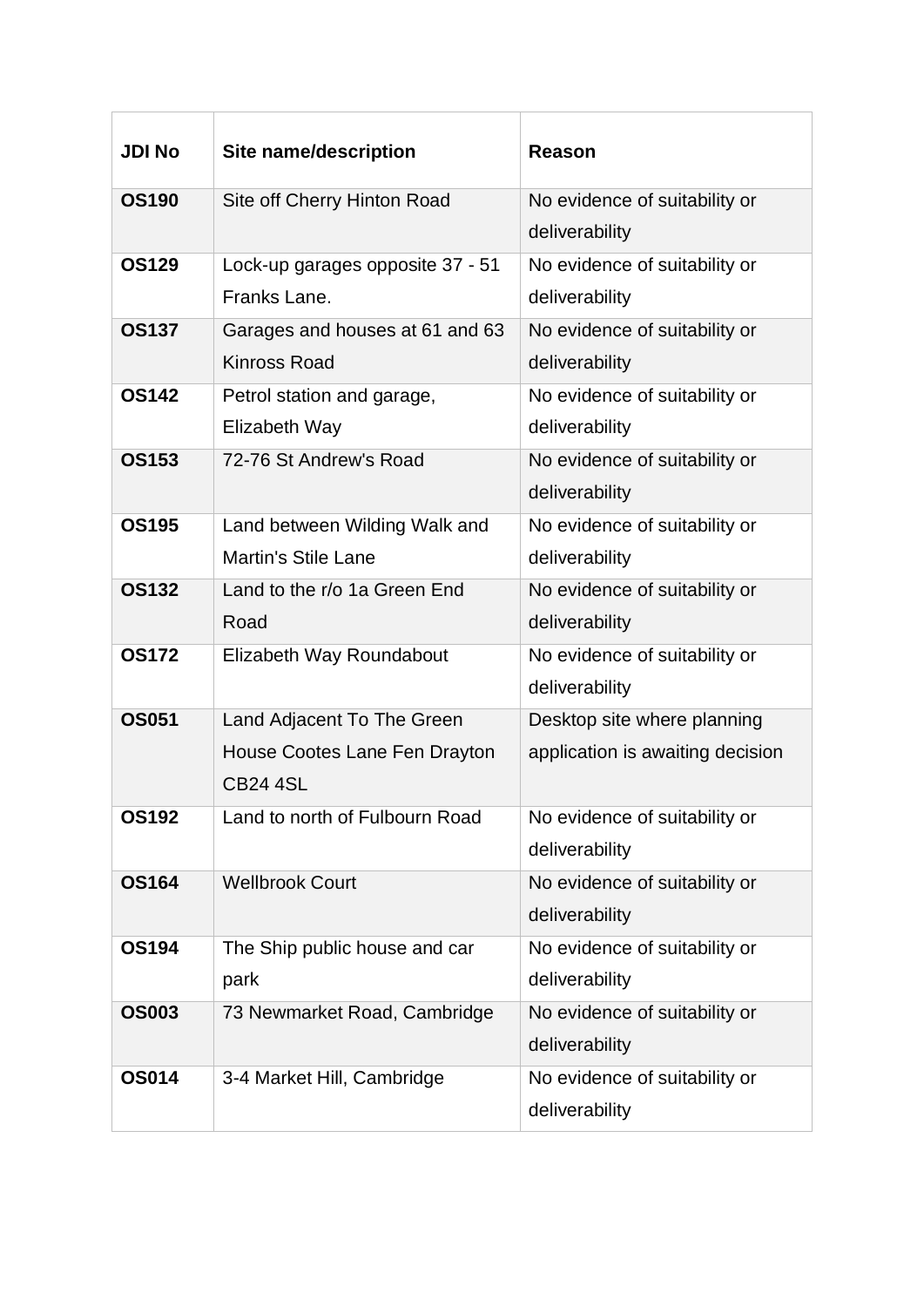| <b>JDI No</b> | <b>Site name/description</b>              | Reason                        |
|---------------|-------------------------------------------|-------------------------------|
| <b>OS053</b>  | 1 & 7-11 Hills Road (Policy 27 -          | Not considered deliverable in |
|               | E5)                                       | <b>ELR</b>                    |
| <b>OS124</b>  | Garages west of 23 to 27                  | No evidence of suitability or |
|               | <b>Parsonage Street</b>                   | deliverability                |
| <b>OS145</b>  | Garages to the r/o 47 Glisson             | No evidence of suitability or |
|               | Road                                      | deliverability                |
| <b>OS175</b>  | <b>Compass House, Newmarket</b>           | No evidence of suitability or |
|               | Road/East Road                            | deliverability                |
| <b>OS182</b>  | <b>Burleigh Street, Burleigh Place</b>    | No evidence of suitability or |
|               | and Abberygate House                      | deliverability                |
|               | (Opportunity Site 2 in Grafton            |                               |
|               | SPD)                                      |                               |
| <b>OS183</b>  | <b>Fitzroy Street (Opportunity Site 1</b> | No evidence of suitability or |
|               | in Grafton SPD)                           | deliverability                |
| <b>OS184</b>  | <b>Grafton West Car Park</b>              | No evidence of suitability or |
|               | (Opportunity Site 1 in Grafton SPD        | deliverability                |
| <b>OS185</b>  | <b>Grafton Centre Option 1</b>            | No evidence of suitability or |
|               |                                           | deliverability                |
| <b>OS200</b>  | Lloyd's House, corner of Gonville         | No evidence of suitability or |
|               | Place, Regent Street and Regent           | deliverability                |
|               | <b>Terrace</b>                            |                               |
| <b>OS201</b>  | National Tyres, Newmarket Road            | No evidence of suitability or |
|               |                                           | deliverability                |
| <b>OS148</b>  | Croftgate, Fulbrooke Road                 | No evidence of suitability or |
|               |                                           | deliverability                |
| <b>OS150</b>  | Lock-up garages to R/O 33 -56             | No evidence of suitability or |
|               | <b>Eltisley Avenue</b>                    | deliverability                |
| <b>OS160</b>  | Land at back of Selwyn Gardens            | No evidence of suitability or |
|               |                                           | deliverability                |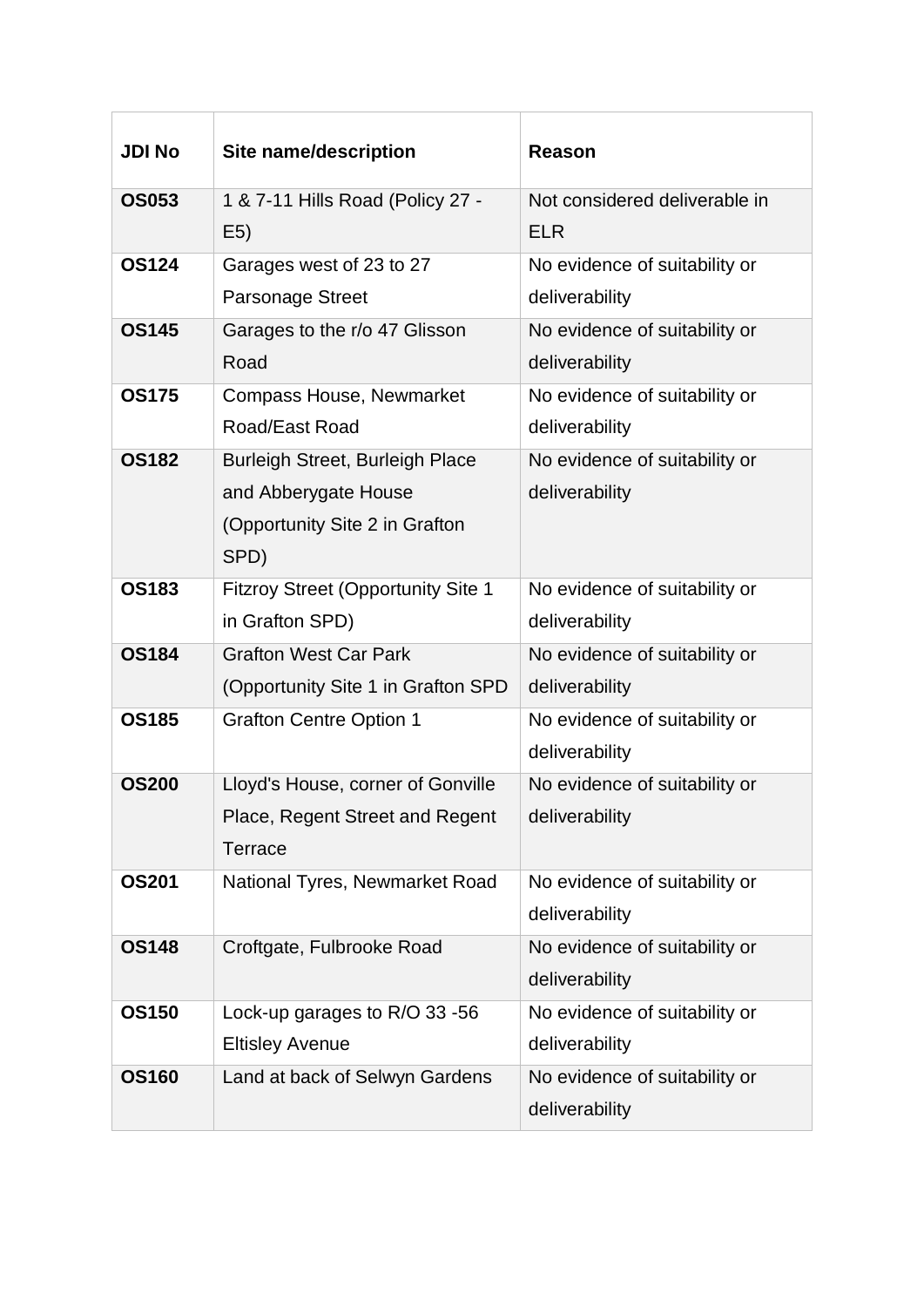| <b>JDI No</b> | <b>Site name/description</b>                                                        | Reason                                             |
|---------------|-------------------------------------------------------------------------------------|----------------------------------------------------|
| <b>OS134</b>  | Car park north of 15 Shaftesbury<br>Road                                            | No evidence of suitability or<br>deliverability    |
| <b>OS174</b>  | Mackay site, East Road                                                              | No evidence of suitability or<br>deliverability    |
| <b>OS176</b>  | <b>Cambridge University Press</b>                                                   | No evidence of suitability or<br>deliverability    |
| <b>OS196</b>  | <b>St Matthews Centre</b>                                                           | No evidence of suitability or<br>deliverability    |
| <b>OS049</b>  | Land North of Worts' Causeway<br>(Policy 27 - GB1)                                  | Planning permission granted /<br>resolved to grant |
| <b>OS050</b>  | <b>Land South of Worts' Causeway</b><br>(Policy 27 - GB2)                           | Planning permission granted /<br>resolved to grant |
| <b>OS054</b>  | Michael Young Centre, Purbeck<br>Road (Policy 27 - M3)                              | Development completed                              |
| <b>OS141</b>  | 38 Queen Ediths Way                                                                 | No evidence of suitability or<br>deliverability    |
| <b>OS146</b>  | 31 Queen Ediths Way                                                                 | No evidence of suitability or<br>deliverability    |
| <b>OS191</b>  | Addenbrookes Hospital car park,<br><b>Hills Road</b>                                | No evidence of suitability or<br>deliverability    |
| <b>OS171</b>  | <b>Cherry Hinton Road</b>                                                           | No evidence of suitability or<br>deliverability    |
| <b>OS011</b>  | <b>Cherry Hinton Constitutional</b><br>Club142 - 144 Cherry Hinton<br>RoadCambridge | No evidence of suitability or<br>deliverability    |
| <b>OS015</b>  | Land At Lilac Court, Cambridge                                                      | No evidence of suitability or<br>deliverability    |
| <b>OS016</b>  | Building To Rear Of, 56 - 58<br>Cherry Hinton Road, Cambridge                       | No evidence of suitability or<br>deliverability    |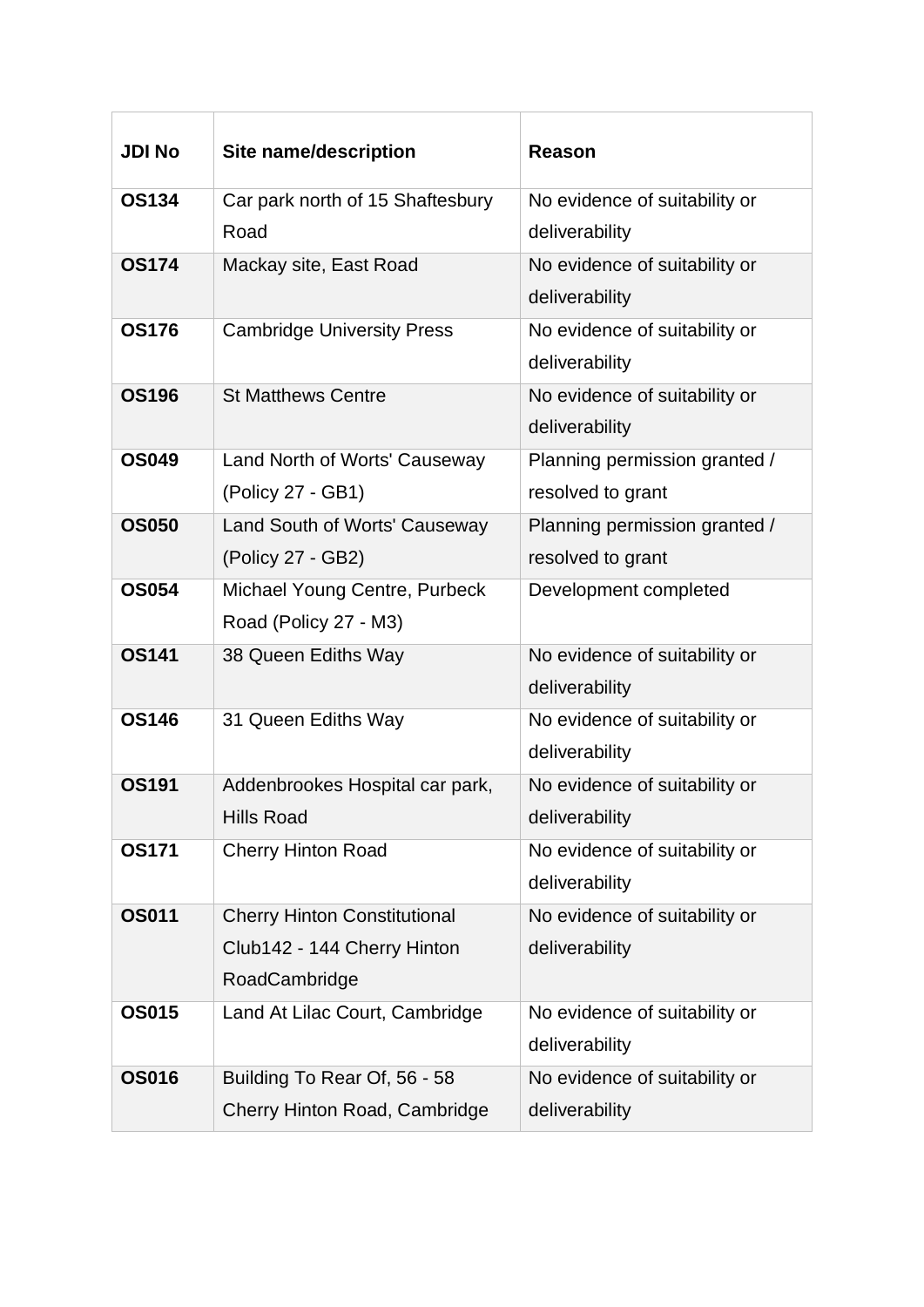| <b>JDI No</b> | <b>Site name/description</b>           | <b>Reason</b>                 |
|---------------|----------------------------------------|-------------------------------|
| <b>OS131</b>  | Sorrento Hotel, 196 Cherry Hinton      | No evidence of suitability or |
|               | Road                                   | deliverability                |
| <b>OS127</b>  | Garages east of 38 to 46 William       | No evidence of suitability or |
|               | <b>Smith Close</b>                     | deliverability                |
| <b>OS130</b>  | Avis Car Hire, 245 Mill Road           | No evidence of suitability or |
|               |                                        | deliverability                |
| <b>OS166</b>  | Site at the corner of Coldhams         | No evidence of suitability or |
|               | Land and Brooks Road                   | deliverability                |
| <b>OS198</b>  | Site off Stourbridge Grove             | No evidence of suitability or |
|               |                                        | deliverability                |
| <b>OS199</b>  | <b>Nuffield Health Centre Car Park</b> | No evidence of suitability or |
|               |                                        | deliverability                |
| <b>OS167</b>  | Site to north of Coldhams Land         | No evidence of suitability or |
|               | (east of railway)                      | deliverability                |
| <b>OS048</b>  | Land North of Teversham Drift          | Planning permission granted / |
|               | (Policy 27 - R47)                      | resolved to grant             |
| <b>OS135</b>  | Car park north of 1 Winchmore          | No evidence of suitability or |
|               | <b>Drive</b>                           | deliverability                |
| <b>OS147</b>  | <b>Broadwinds, Hauxton Road</b>        | No evidence of suitability or |
|               |                                        | deliverability                |
| <b>OS151</b>  | Apple Court, Newton Road               | No evidence of suitability or |
|               |                                        | deliverability                |
| <b>OS177</b>  | John Lewis distribution centre         | No evidence of suitability or |
|               |                                        | deliverability                |
| <b>OS178</b>  | Waitrose site                          | No evidence of suitability or |
|               |                                        | deliverability                |
| <b>OS197</b>  | <b>Brookside Family Centre</b>         | No evidence of suitability or |
|               |                                        | deliverability                |
| <b>OS013</b>  | 43 Elizabeth Way, Cambridge            | No evidence of suitability or |
|               |                                        | deliverability                |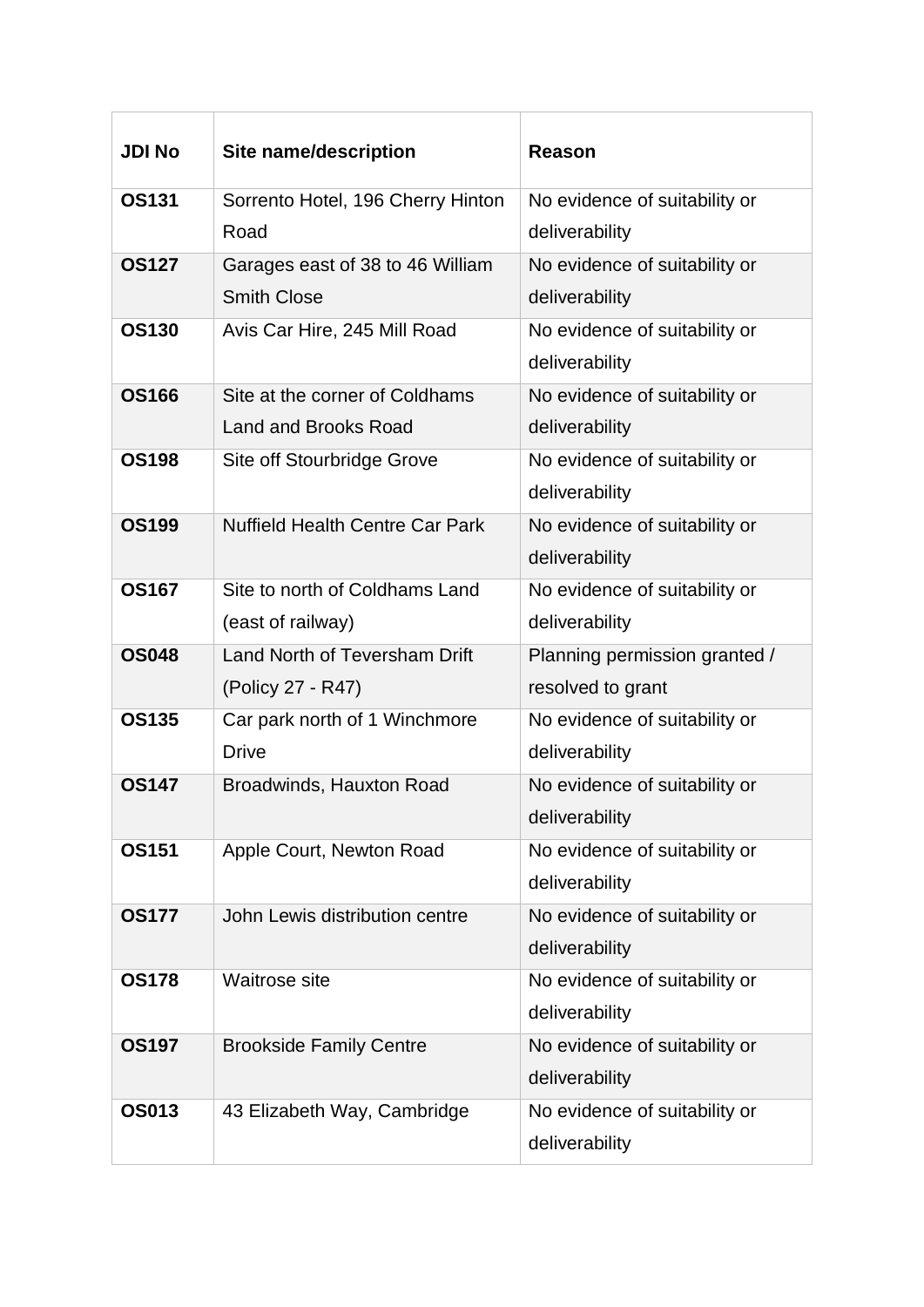| <b>JDI No</b> | <b>Site name/description</b>      | <b>Reason</b>                 |
|---------------|-----------------------------------|-------------------------------|
| <b>OS136</b>  | Lock-up garages adjacent to 57    | No evidence of suitability or |
|               | Acrefield Drive.                  | deliverability                |
| <b>OS143</b>  | Bungalows, gardens and garages    | No evidence of suitability or |
|               | on Chantry Close                  | deliverability                |
| <b>OS152</b>  | Victoria Homes, Victoria Road     | No evidence of suitability or |
|               |                                   | deliverability                |
| 40395         | Land at Grange Farm, Cambridge    | Added into JDI No. 52643      |
|               |                                   | submission                    |
| <b>OS209</b>  | Babraham Institute, Babraham      | No evidence of suitability or |
|               | (element of site not included in  | deliverability                |
|               | <b>HELAA CfS)</b>                 |                               |
| 40509a        | Land to the south of Babraham     | Duplicate records             |
|               | Road, and east of site H1c,       |                               |
|               | Sawston                           |                               |
| <b>OS103</b>  | Land to rear of Town End Farm,    | No evidence of suitability or |
|               | North of Cambridge Road,          | deliverability                |
|               | <b>Balsham</b>                    |                               |
| <b>OS104</b>  | Land to rear of Community Centre, | No evidence of suitability or |
|               | West of Woodhall Lane, Balsham    | deliverability                |
| <b>OS105</b>  | Land to rear of Willowyck House,  | No evidence of suitability or |
|               | West Wickham Road, Balsham        | deliverability                |
| <b>OS106</b>  | Land at end of Woodhall Lane, to  | No evidence of suitability or |
|               | South of Wood Hall, Balsham       | deliverability                |
| <b>OS088</b>  | New Village between Barrington    | No evidence of suitability or |
|               | and Haslingfield, Barrington and  | deliverability                |
|               | Haslingfield                      |                               |
| <b>OS099</b>  | Land to North of High Street at   | No evidence of suitability or |
|               | Cambridge Road junction, Barton   | deliverability                |
| <b>OS100</b>  | Land to North of Hines Close,     | No evidence of suitability or |
|               | North of Comberton Road, Barton   | deliverability                |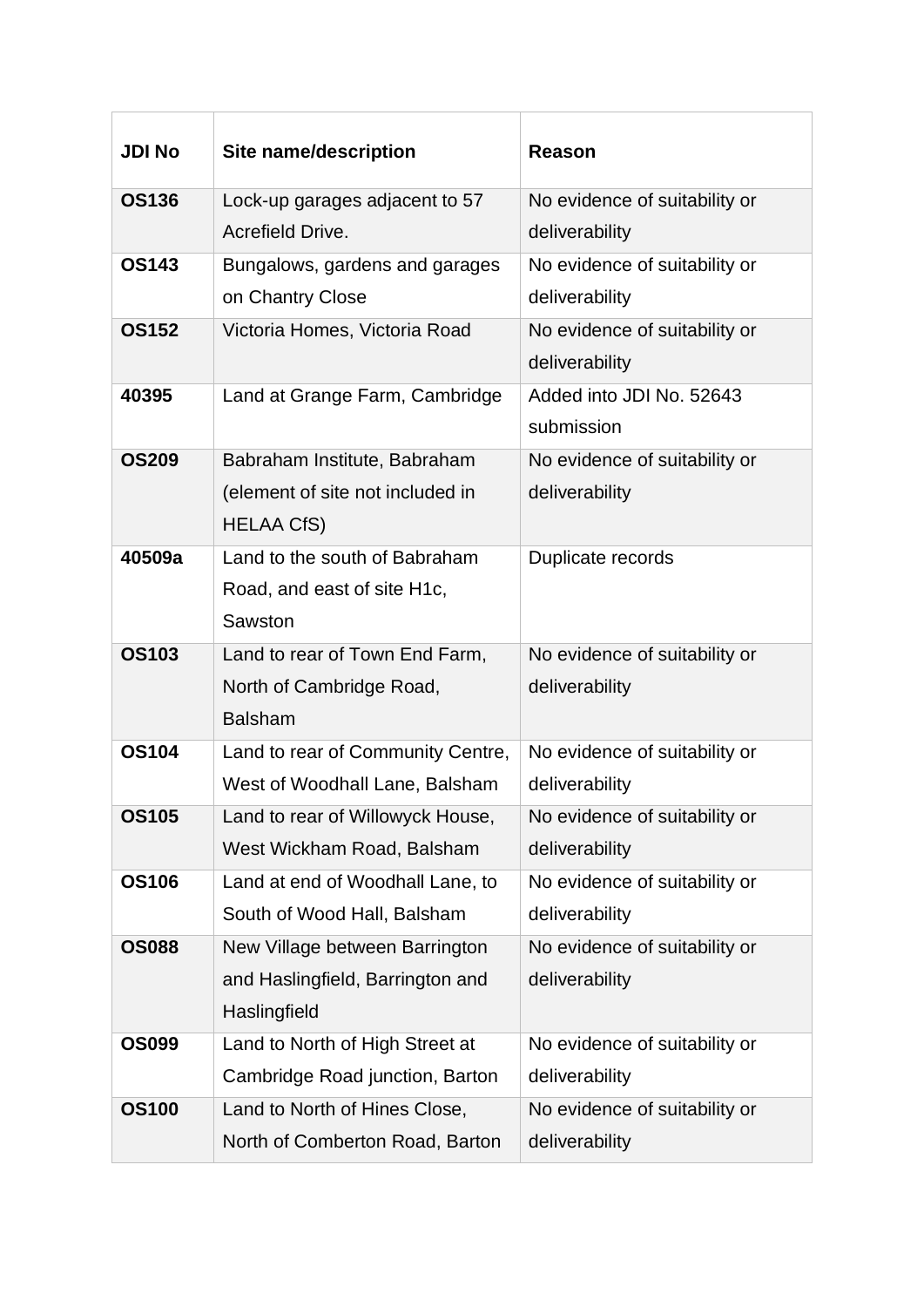| <b>JDI No</b> | <b>Site name/description</b>          | <b>Reason</b>                 |
|---------------|---------------------------------------|-------------------------------|
| <b>OS101</b>  | Land to South of Comberton Road       | No evidence of suitability or |
|               | opposite The Arbory Trust             | deliverability                |
|               | <b>Woodland Burial Ground, Barton</b> |                               |
| <b>OS102</b>  | Land to rear of Kings Grove,          | No evidence of suitability or |
|               | <b>Barton</b>                         | deliverability                |
| <b>OS098</b>  | Land to South of Cambridge Road,      | No evidence of suitability or |
|               | rear of Roman Hill, Barton            | deliverability                |
| <b>OS092</b>  | Land around Tudor Court, East of      | No evidence of suitability or |
|               | Old North Road, Kneesworth            | deliverability                |
| <b>OS093</b>  | Land to East of Spring Lane,          | No evidence of suitability or |
|               | South of Pepper Close and             | deliverability                |
|               | Clarkes Way, Bassingbourn cum         |                               |
|               | Kneesworth                            |                               |
| <b>OS212</b>  | South West Cambridge                  | No evidence of suitability or |
|               |                                       | deliverability                |
| <b>OS028</b>  | Bourn Airfield, Bourn (SS/7)          | Planning permission granted / |
|               |                                       | resolved to grant             |
| <b>OS207</b>  | <b>Cambourne Business Park</b>        | No evidence of suitability or |
|               |                                       | deliverability                |
| <b>OS026</b>  | Cambourne West (SS/8)                 | Scheme under construction     |
| <b>OS220</b>  | <b>Cambourne West</b>                 | Under construction            |
| 51611         | Land east of Long Road,               | Duplication of site JDI Ref.  |
|               | Comberton                             | 40497                         |
| <b>OS109</b>  | Land either side of Cambridge         | No evidence of suitability or |
|               | Road at Madingley Road junction,      | deliverability                |
|               | Coton                                 |                               |
| <b>OS068</b>  | South East of Leopold Walk, and       | No evidence of suitability or |
|               | South West of Short Drove,            | deliverability                |
|               | Cottenham                             |                               |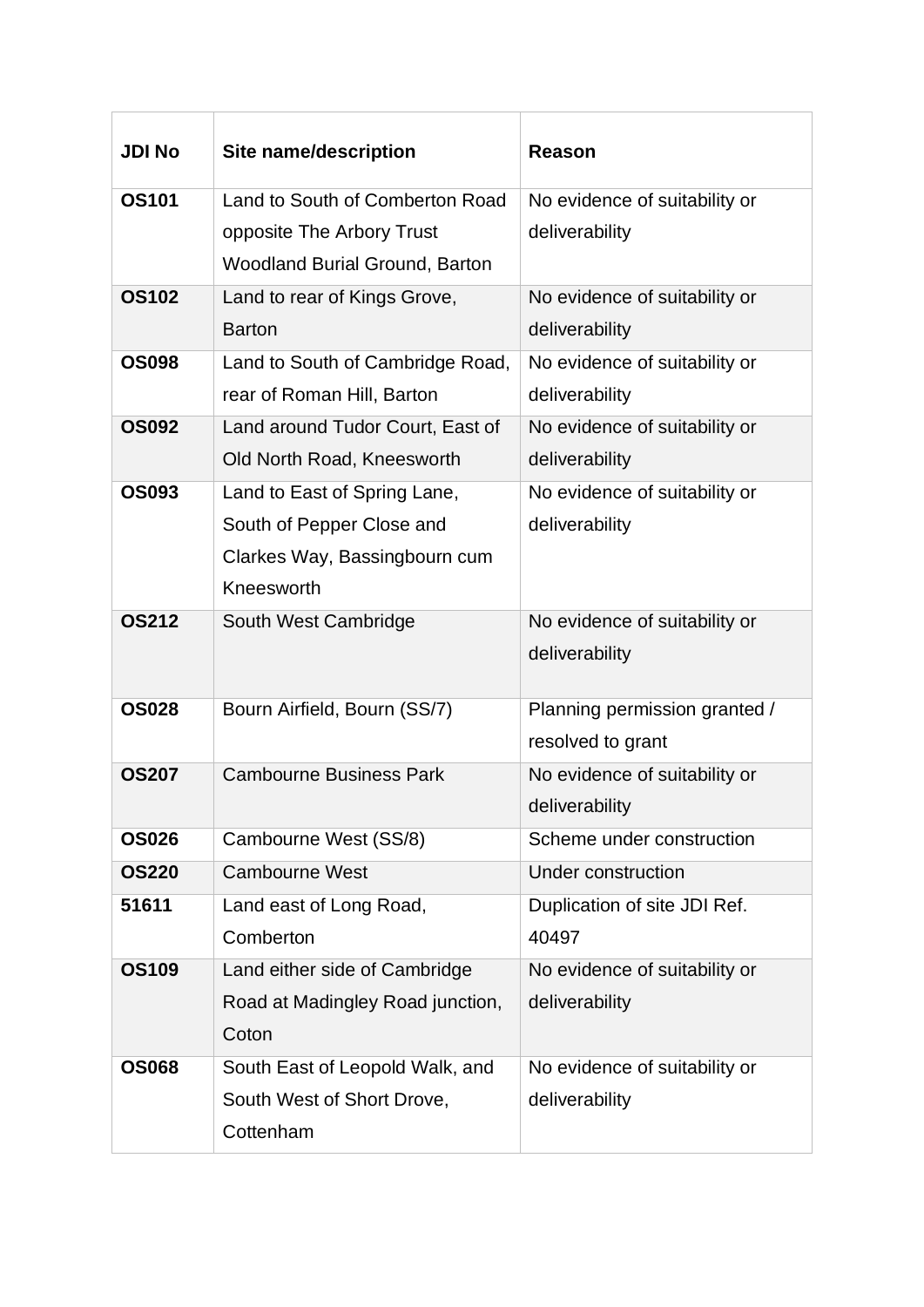| <b>JDI No</b> | <b>Site name/description</b>        | <b>Reason</b>                     |
|---------------|-------------------------------------|-----------------------------------|
| <b>OS069</b>  | Land at Beach Road, rear of         | No evidence of suitability or     |
|               | Rosemary Farm, Cottenham            | deliverability                    |
| <b>OS202</b>  | <b>Brookfields Business Estate,</b> | No evidence of suitability or     |
|               | <b>Twenty Pence Road, Cottenham</b> | deliverability                    |
| 40065         | Dataracks, Stagwood House,          | Duplicate - included within 40556 |
|               | Beach Road, Cottenham               |                                   |
| 40233         | Land at Duck End Farm, Park         | Withdrawn by the new              |
|               | Lane, Dry Drayton                   | landowners                        |
| <b>OS205</b>  | Land at Hinxton, South              | No evidence of suitability or     |
|               |                                     | deliverability                    |
| 51667         | Land at Crow Green, north-east of   | Duplicate - included within       |
|               | <b>Caxton Gibbet</b>                | 40473                             |
| <b>OS112</b>  | Land to North of Boxworth Road,     | No evidence of suitability or     |
|               | near Castle Acres works, Elsworth   | deliverability                    |
| <b>OS113</b>  | Land South of Boxworth Road,        | No evidence of suitability or     |
|               | South East of Constellation Mobile  | deliverability                    |
|               | Park, rear of Browns Farm,          |                                   |
|               | Elsworth                            |                                   |
| <b>OS007</b>  | Site Adjacent Pond at Potton End,   | No evidence of suitability or     |
|               | <b>St Neots, Eltisley</b>           | deliverability                    |
| <b>OS025</b>  | Cambridge East (SS/3 (1a))          | Scheme under construction         |
| <b>OS116</b>  | Horningsea expansion,               | No evidence of suitability or     |
|               | Horningsea                          | deliverability                    |
| <b>OS114</b>  | Rear of The Rosary and South of     | No evidence of suitability or     |
|               | Vermuyden Way, Fen Drayton          | deliverability                    |
| <b>OS018</b>  | Trinity School, 8 Station Road,     | No evidence of suitability or     |
|               | Foxton, Cambridge                   | deliverability                    |
| <b>OS089</b>  | Land South of railway line, to rear | No evidence of suitability or     |
|               | of Station Road, Foxton             | deliverability                    |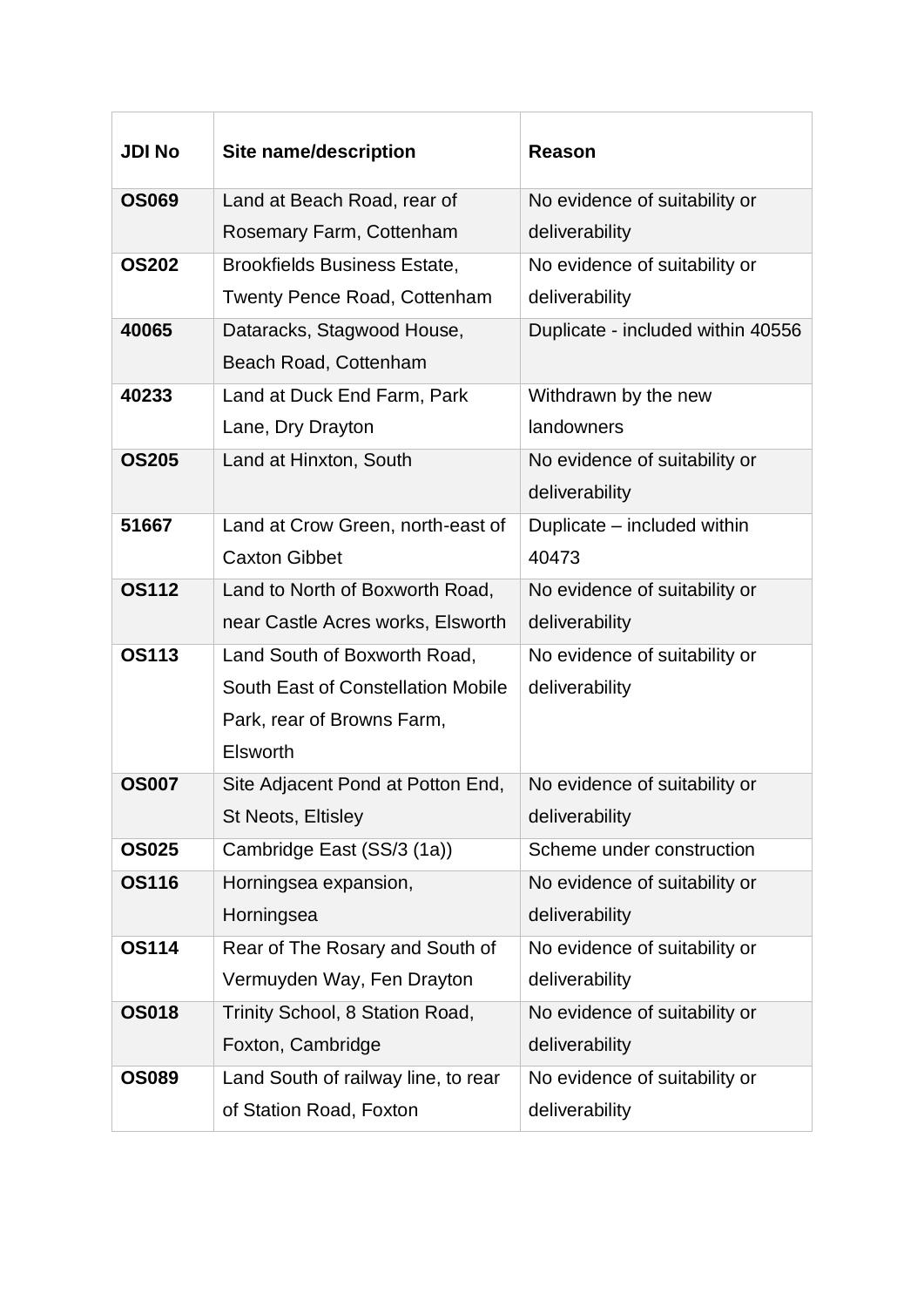| <b>JDI No</b> | <b>Site name/description</b>      | Reason                        |
|---------------|-----------------------------------|-------------------------------|
| <b>OS087</b>  | Land to South of Mill Road and    | No evidence of suitability or |
|               | West of Royston Road, Harston     | deliverability                |
| <b>OS090</b>  | Land to East of Fowlmere Road     | No evidence of suitability or |
|               | and Rear of Chardle Field, Foxton | deliverability                |
| <b>OS077</b>  | Land at Cambridge Road            | No evidence of suitability or |
|               | Fulbourn, near Fulbourn Hospital  | deliverability                |
| <b>OS078</b>  | Land at Shelford Road, Worts      | No evidence of suitability or |
|               | Causeway junction, Fulbourn       | deliverability                |
| <b>OS031</b>  | Green End Industrial Estate,      | Planning permission granted / |
|               | Green End, Gamlingay (H/1(f))     | resolved to grant             |
| <b>OS118</b>  | <b>Girton South West</b>          | No evidence of suitability or |
|               |                                   | deliverability                |
| <b>OS117</b>  | <b>Girton South East</b>          | No evidence of suitability or |
|               |                                   | deliverability                |
| <b>OS096</b>  | Land to East of Crome Ditch       | No evidence of suitability or |
|               | Close, South of High Street,      | deliverability                |
|               | Grantchester                      |                               |
| <b>OS097</b>  | Land to South of Bridle Way, West | No evidence of suitability or |
|               | of Widnall Close, Tabrum Close,   | deliverability                |
|               | Sladwell Close, Grantchester      |                               |
| <b>OS008</b>  | Land to The North Of Church       | No evidence of suitability or |
|               | Street, Great Eversden, Known As  | deliverability                |
|               | <b>Osp 148</b>                    |                               |
| 40484a        | Land south of Granhams Farm,      | Duplicate records             |
|               | <b>Great Shelford</b>             |                               |
| 40129a        | Land East of Hinton Way, Great    | Duplicate records             |
|               | Shelford                          |                               |
| 40129aa       | Land East of Hinton Way, Great    | Duplicate records             |
|               | Shelford                          |                               |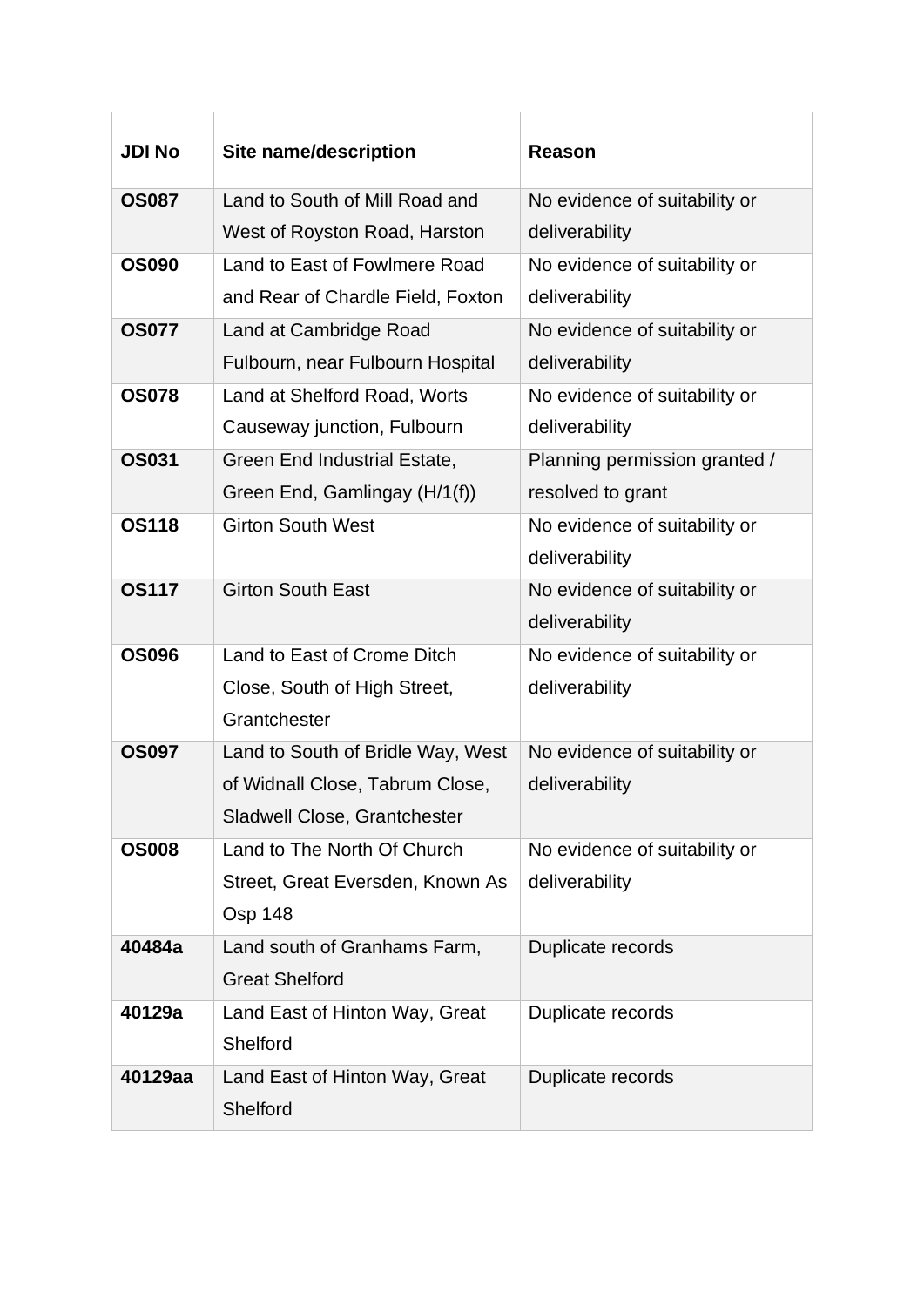| <b>JDI No</b> | <b>Site name/description</b>                                       | Reason                        |
|---------------|--------------------------------------------------------------------|-------------------------------|
| 45545a        | Land to the north of Mingle Land,<br>and east of Hinton Way, Great | Duplicate records             |
|               | Shelford                                                           |                               |
| <b>OS074</b>  | Land at rear of High Street, and                                   | No evidence of suitability or |
|               | East of Mill Road, Great                                           | deliverability                |
|               | Wilbraham                                                          |                               |
| <b>OS075</b>  | Land at The Lanes, North of Great                                  | No evidence of suitability or |
|               | Wilbraham C of E Primary School,                                   | deliverability                |
|               | <b>Great Wilbraham</b>                                             |                               |
| <b>OS076</b>  | Land at Church Street, South of                                    | No evidence of suitability or |
|               | Great Wilbraham C of E Primary                                     | deliverability                |
|               | School, Great Wilbraham                                            |                               |
| <b>OS094</b>  | Land between Potton Road and                                       | No evidence of suitability or |
| <b>OS110</b>  | New Road, Guilden Morden                                           | deliverability                |
|               | Land to South of Limes Road and                                    | No evidence of suitability or |
|               | Egremont Road, West of<br>Cambridge Road and Main Street,          | deliverability                |
|               | <b>Hardwick</b>                                                    |                               |
| <b>OS084</b>  | Land either side of London Road,                                   | No evidence of suitability or |
|               | South of village, Harston                                          | deliverability                |
| <b>OS085</b>  | Land to East of Cantelupe Road                                     | No evidence of suitability or |
|               | and North of River Lane,                                           | deliverability                |
|               | Haslingfield                                                       |                               |
| <b>OS086</b>  | Land to West of Barton Road,                                       | No evidence of suitability or |
|               | North of village, Haslingfield                                     | deliverability                |
| <b>OS121</b>  | Land South of Harlton Road, West                                   | No evidence of suitability or |
|               | of West Close, Haslingfield                                        | deliverability                |
| <b>OS122</b>  | Land North of Harlton Road, edge                                   | No evidence of suitability or |
|               | of Village, Haslingfield                                           | deliverability                |
| <b>OS017</b>  | Former Waste Treatment Facility,                                   | No evidence of suitability or |
|               | Cambridge Road, Hauxton                                            | deliverability                |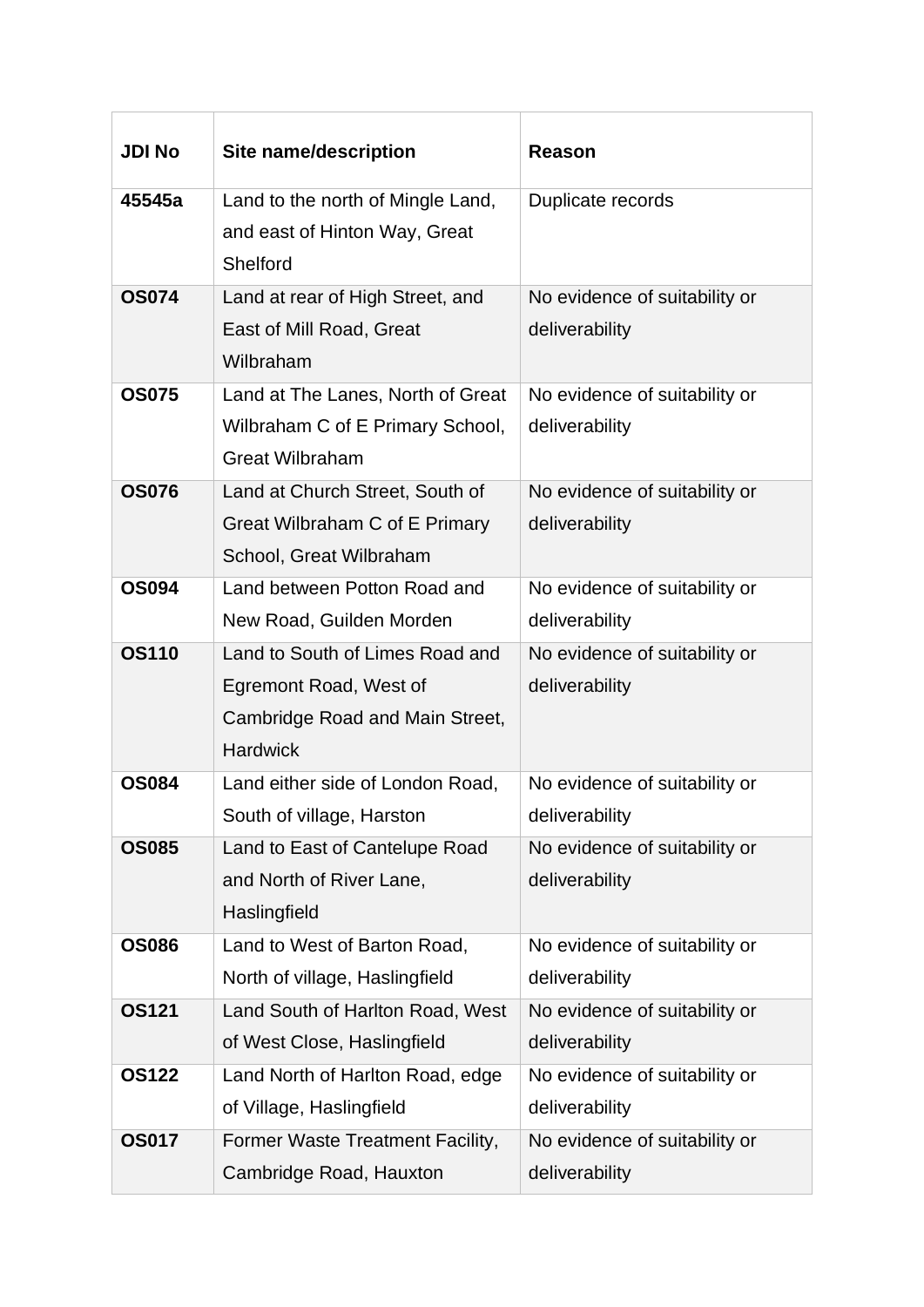| <b>JDI No</b> | <b>Site name/description</b>                                                      | Reason                                          |
|---------------|-----------------------------------------------------------------------------------|-------------------------------------------------|
| 40275         | Wellcome Genome Campus,<br>Hinxton                                                | Planning permission granted                     |
| <b>OS083</b>  | Land between A505, A1301 and<br>A11, North of Hinxton Agritech,<br>Pampisford     | No evidence of suitability or<br>deliverability |
| <b>OS070</b>  | Land between Milton Road and<br>Mill Lane, North of Clay Close<br>Lane, Impington | No evidence of suitability or<br>deliverability |
| <b>OS004</b>  | Land Rear Of 24-27 Paynes<br>Meadow, Linton                                       | No evidence of suitability or<br>deliverability |
| <b>OS155</b>  | Land east of Station Road, Linton                                                 | No evidence of suitability or<br>deliverability |
| <b>OS206</b>  | Cambridge Road, Linton                                                            | No evidence of suitability or<br>deliverability |
| 45040a        | Land south of Bourn Bridge Road,<br>Little Abington                               | Duplicate records                               |
| 52691         | The Pyghtle, Little Gransden                                                      | <b>Below HELAA threshold</b>                    |
| <b>OS080</b>  | Land between High Street and<br><b>Whittlesford Road, Little Shelford</b>         | No evidence of suitability or<br>deliverability |
| <b>OS081</b>  | Land to East of Courtyards, Little<br>Shelford                                    | No evidence of suitability or<br>deliverability |
| <b>OS156</b>  | Green End Farm, Longstanton                                                       | No evidence of suitability or<br>deliverability |
| <b>OS061</b>  | Northstowe - Reserve (SS/5)                                                       | Not checked                                     |
| <b>OS021</b>  | 29 High Street, Melbourn, Royston                                                 | No evidence of suitability or<br>deliverability |
| <b>OS091</b>  | Melbourn, Shepreth, Foxton,<br>Fowlmere                                           | No evidence of suitability or<br>deliverability |
| <b>OS071</b>  | Land East of Goding Way and<br>North of Fen Road, Milton                          | No evidence of suitability or<br>deliverability |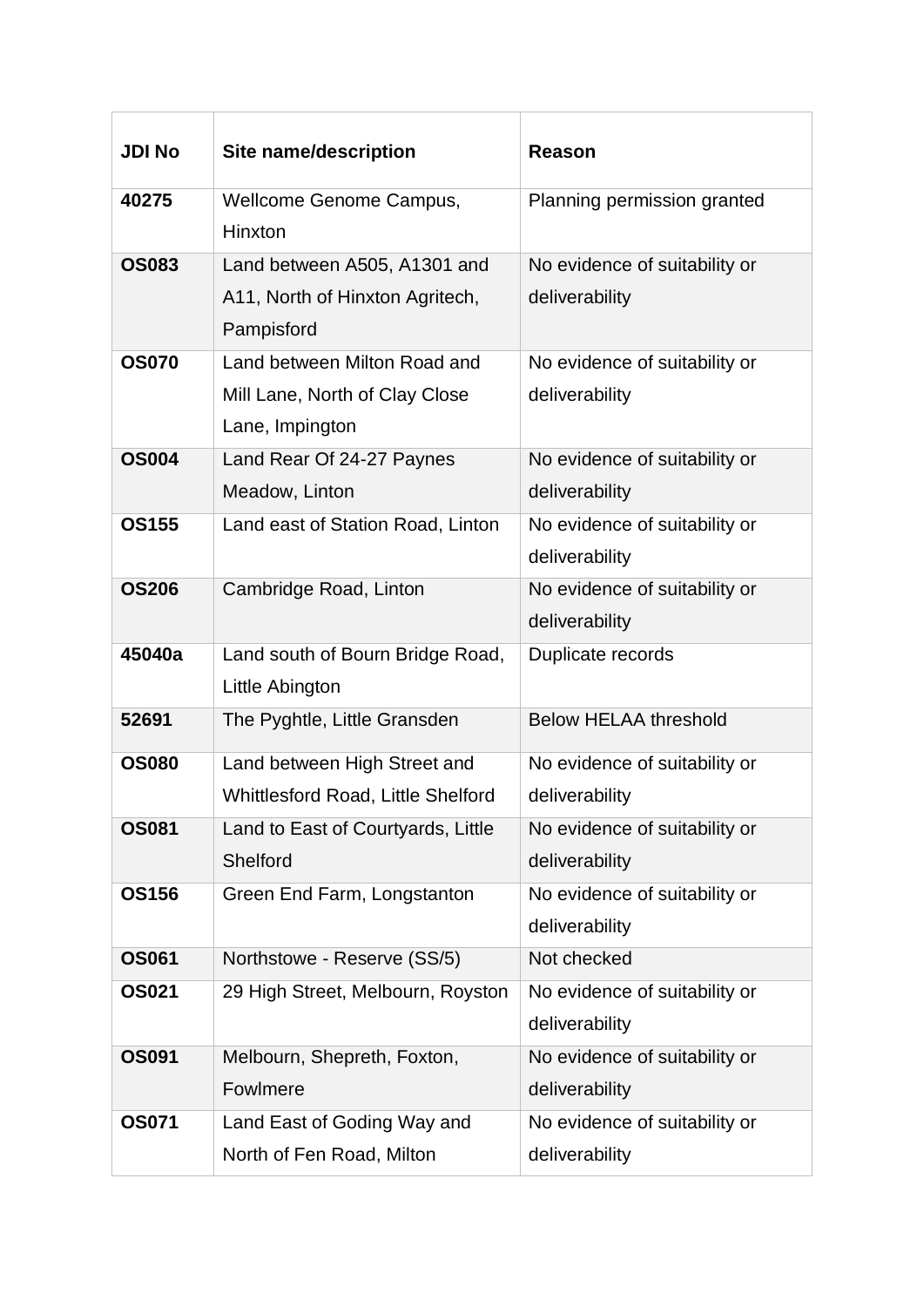| <b>JDI No</b> | <b>Site name/description</b>           | <b>Reason</b>                 |
|---------------|----------------------------------------|-------------------------------|
| <b>OS072</b>  | Land at Ely Road, North of Milton      | No evidence of suitability or |
|               | Village, junction with A10, Milton     | deliverability                |
| <b>OS203</b>  | Cave Industrial Estate, Fen Road,      | No evidence of suitability or |
|               | Cambridge                              | deliverability                |
| <b>OS204</b>  | <b>Winship Estate and Cambridge</b>    | No evidence of suitability or |
|               | Road, Milton                           | deliverability                |
| <b>OS010</b>  | Land Adjacent To 28 Harston            | No evidence of suitability or |
|               | Road, Newton, Cambridge                | deliverability                |
| <b>OS064</b>  | Land between Over and                  | No evidence of suitability or |
|               | Willingham, rear of Hill Farm          | deliverability                |
|               | Cottage                                |                               |
| <b>OS158</b>  | Land at Mill Road, Over                | No evidence of suitability or |
|               |                                        | deliverability                |
| <b>OS065</b>  | Corner of Over Merewat and             | No evidence of suitability or |
|               | Willingham Road, Willingham            | deliverability                |
| <b>OS060</b>  | <b>Papworth Everard: Ermine Street</b> | Development completed         |
|               | South (residue) (Policy E/5(2))        |                               |
| <b>OS111</b>  | Land to North East of Papworth         | No evidence of suitability or |
|               | <b>Business Park, Papworth Everard</b> | deliverability                |
| <b>OS006</b>  | Equestrian Site, Rampton Road,         | No evidence of suitability or |
|               | Willingham, Cambridge                  | deliverability                |
| <b>OS029</b>  | <b>Former Marley Tiles Site, Dales</b> | <b>Under construction</b>     |
|               | <b>Manor Business Park, Sawston</b>    |                               |
|               | (H/1(a))                               |                               |
| <b>OS082</b>  | Land to North and West of former       | No evidence of suitability or |
|               | Spicers site, Sawston                  | deliverability                |
| <b>OS095</b>  | Land to West around Road Farm,         | No evidence of suitability or |
|               | A1198, Shingay cum Wendy               | deliverability                |
| <b>OS079</b>  | Land at rear of Haverhill Road,        | No evidence of suitability or |
|               | Stapleford                             | deliverability                |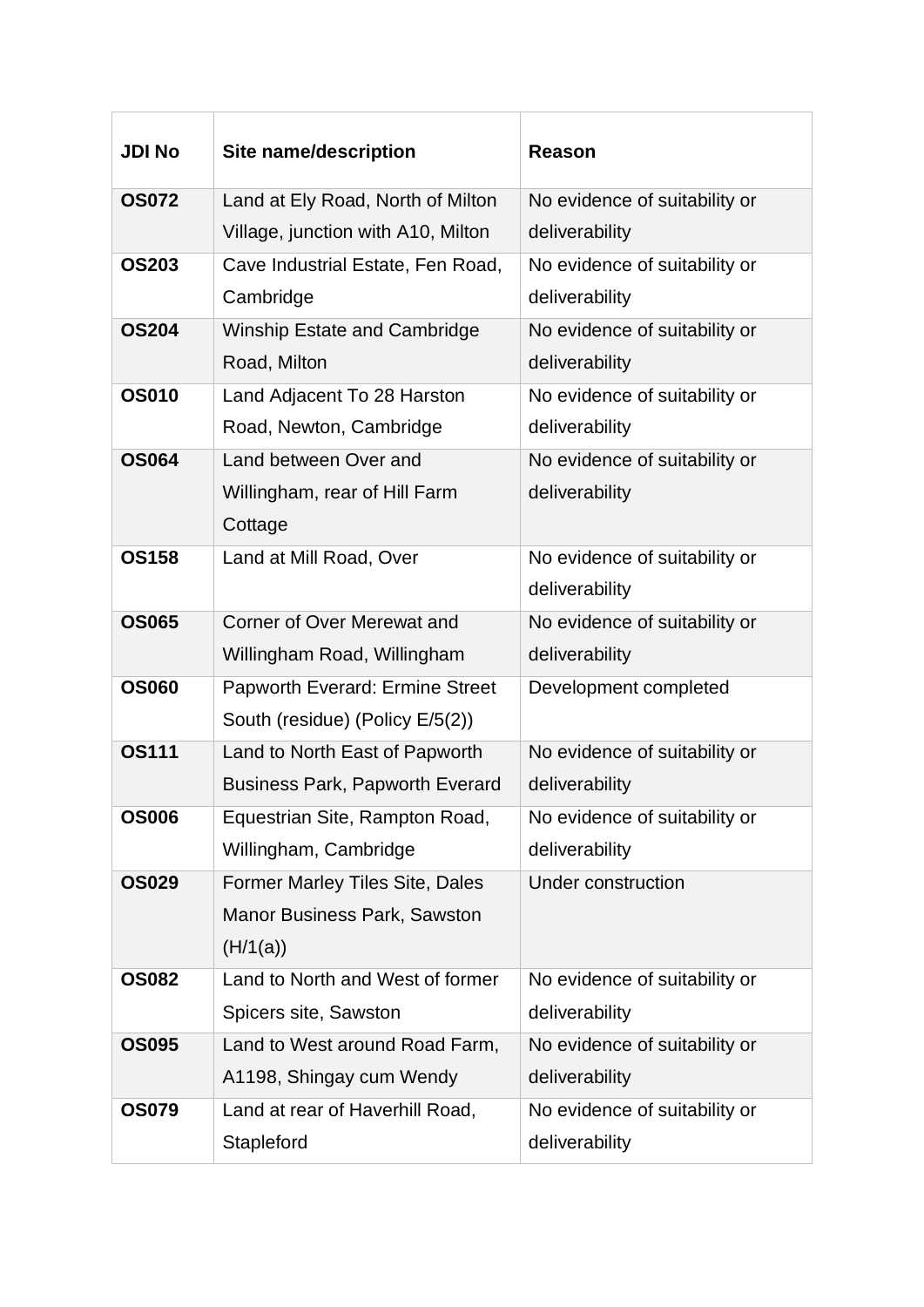| <b>JDI No</b> | <b>Site name/description</b>     | <b>Reason</b>                 |
|---------------|----------------------------------|-------------------------------|
| <b>OS107</b>  | Land to North of Ashwell and     | No evidence of suitability or |
|               | Morden Station, Station Road,    | deliverability                |
|               | Steeple Morden                   |                               |
| 40444         | Land off Craft Way, Steeple      | <b>Below HELAA threshold</b>  |
|               | Morden                           |                               |
| <b>OS120</b>  | New Town round Ashwell &         | No evidence of suitability or |
|               | Morden Railway Station, Guilden  | deliverability                |
|               | Morden & Steeple Morden; Also in |                               |
|               | N Herts DC                       |                               |
| <b>OS115</b>  | <b>Buckingway Business Park</b>  | No evidence of suitability or |
|               | expansion, Swavesey              | deliverability                |
| <b>OS119</b>  | East of Over Road, North of      | No evidence of suitability or |
|               | <b>Guided Busway, Swavesey</b>   | deliverability                |
| <b>OS063</b>  | South of New Road & West Street, | No evidence of suitability or |
|               | East of Station Road, West of    | deliverability                |
|               | Longstanton Road & Norman Way,   |                               |
|               | Over                             |                               |
| <b>OS073</b>  | Land at rear of Fulbourn Road,   | No evidence of suitability or |
|               | Teversham                        | deliverability                |
| <b>OS108</b>  | Land to North of West Street     | No evidence of suitability or |
|               | opposite Comberton Village       | deliverability                |
|               | College, Comberton               |                               |
| <b>OS020</b>  | Land to East Of Cody Road And    | No evidence of suitability or |
|               | North Of Bannold Road,           | deliverability                |
|               | <b>Waterbeach Cambs</b>          |                               |
| <b>OS027</b>  | Land north of Waterbeach (SS/6)  | Planning permission granted / |
|               |                                  | resolved to grant             |
| 40557         | Land to north of Station Road    | Duplicate site of 40557       |
|               | West and east of Duxford Road,   |                               |
|               | Whittlesford                     |                               |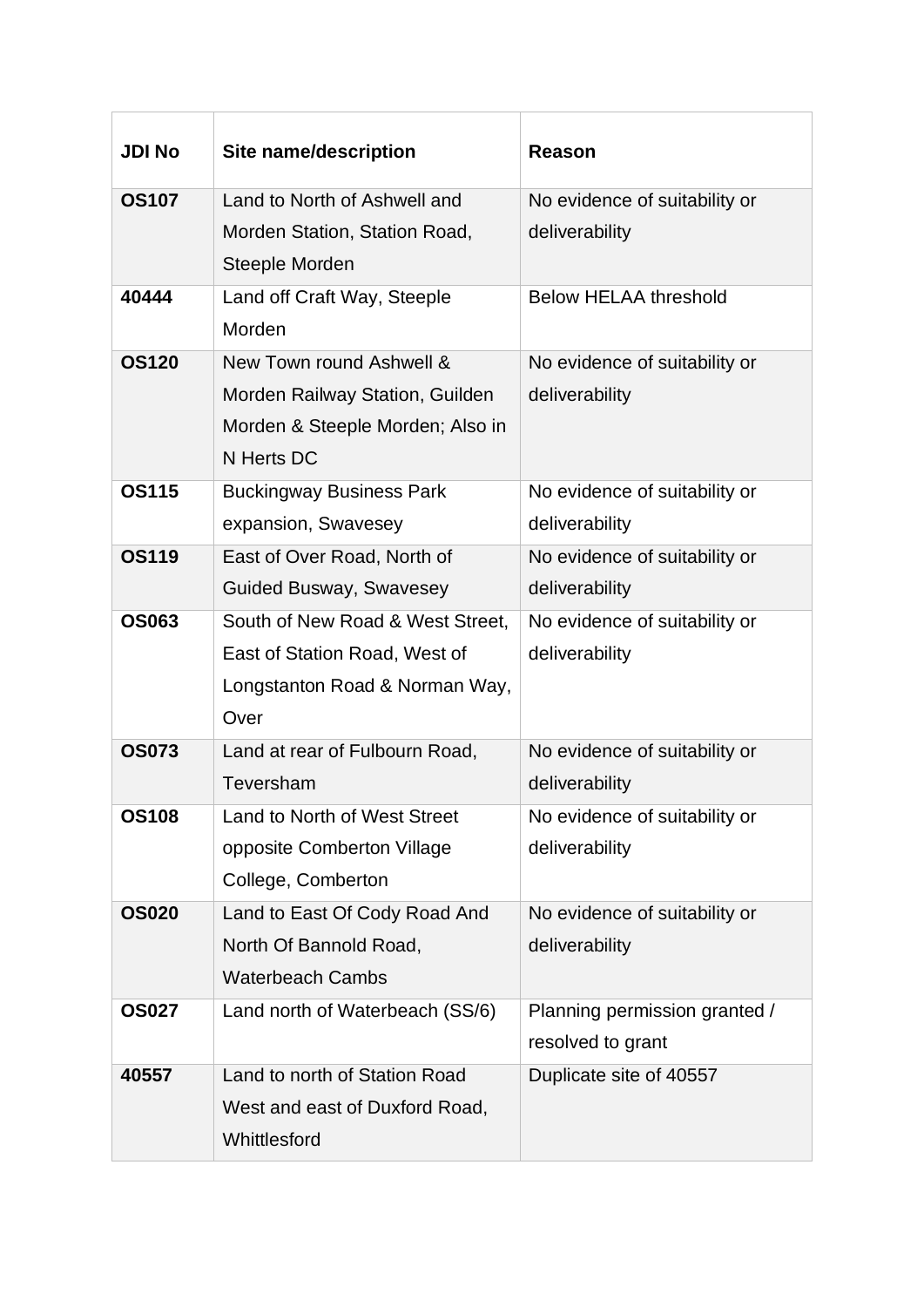| <b>JDI No</b> | <b>Site name/description</b>                                                                 | <b>Reason</b>                                      |
|---------------|----------------------------------------------------------------------------------------------|----------------------------------------------------|
| 51669         | 9a Bridge Street, Whaddon                                                                    | No development proposed                            |
| <b>OS005</b>  | Granta Processors, Mill Lane,<br>Whittlesford, Cambridge                                     | No evidence of suitability or<br>deliverability    |
| <b>OS019</b>  | Land at Moorfield Road & Knights<br>Orchard, Whittlesford                                    | No evidence of suitability or<br>deliverability    |
| 40067         | Land to north of Station Road<br>West and east of Duxford Road,<br>Whittlesford              | Duplicate - included within 40557                  |
| <b>OS059</b>  | Pampisford: West of Eastern<br>Counties Leather, London Road<br>(residue) (Policy $E/4(1)$ ) | Development completed                              |
| <b>OS066</b>  | Rear of Haden Way, Willingham                                                                | No evidence of suitability or<br>deliverability    |
| <b>OS067</b>  | Land between Mill Road and<br>Rampton Road, South of<br>Newington, Willingham                | No evidence of suitability or<br>deliverability    |
| 40376         | Land east of Ermine Street South,<br><b>Papworth Everard</b>                                 | Added into JDI No. 48096<br>submission             |
| 40334         | Land north of Barton Road,<br>Cambridge                                                      | Added into JDI No. 52643<br>submission             |
| <b>OS251</b>  | <b>Northstowe New Town</b>                                                                   | <b>Under construction</b>                          |
| <b>OS252</b>  | Land north of Impington Lane,<br>Histon & Impington                                          | <b>Under construction</b>                          |
| <b>OS255</b>  | <b>Station Road West, Cambridge</b>                                                          | <b>Under construction</b>                          |
| <b>OS256</b>  | Bell School, Babraham Road,<br>Cambridge                                                     | Under construction                                 |
| <b>OS257</b>  | Land between Huntingdon Road<br>and Histon Road (Darwin Green),<br>Cambridge                 | Planning permission granted /<br>resolved to grant |